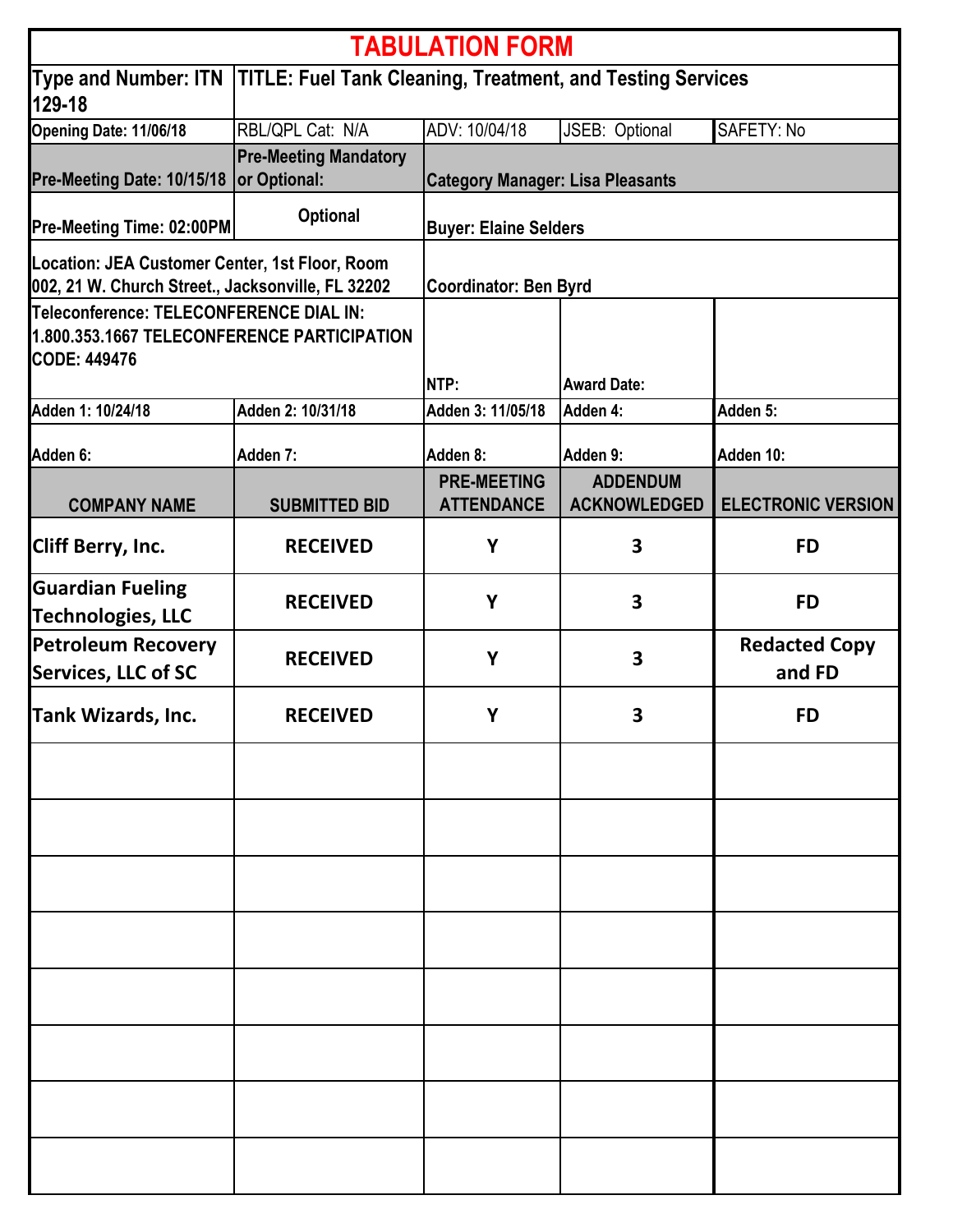|                                                                                                     |                                                               | <b>TABULATION FORM</b>                        |                                        |                           |  |
|-----------------------------------------------------------------------------------------------------|---------------------------------------------------------------|-----------------------------------------------|----------------------------------------|---------------------------|--|
| Type and Number: ITN 139-18                                                                         | TITLE: JEA Wastewater Bypass Pump Rentals (Non-Storm Related) |                                               |                                        |                           |  |
| Opening Date: 11/06/18                                                                              | RBL/QPL Cat: N/A                                              | ADV: 09/27/18<br>SAFETY: No<br>JSEB: Optional |                                        |                           |  |
| Pre-Meeting Date: 10/08/18                                                                          | <b>Pre-Meeting Mandatory or Optional:</b>                     | <b>Category Manager: Lisa Pleasants</b>       |                                        |                           |  |
| Pre-Meeting Time: 09:30AM                                                                           | <b>Optional</b>                                               | <b>Buyer: Elaine Selders</b>                  |                                        |                           |  |
| Location: JEA Customer Center, 1st Floor, Room 002, 21 W. Church Street.,<br>Jacksonville, FL 32202 |                                                               | Coordinator: Dan Weaver                       |                                        |                           |  |
| Teleconference: TELECONFERENCE DIAL IN: 1.800.353.1667<br>TELECONFERENCE PARTICIPATION CODE: 449476 |                                                               | NTP:                                          | <b>Award Date:</b>                     |                           |  |
| Adden 1: 10/16/18                                                                                   | Adden 2: 10/25/18                                             | Adden 3:                                      | Adden 4:                               | Adden 5:                  |  |
| Adden 6:                                                                                            | Adden 7:                                                      | Adden 8:                                      | Adden 9:                               | Adden 10:                 |  |
| <b>COMPANY NAME</b>                                                                                 | <b>SUBMITTED BID</b>                                          | <b>PRE-MEETING</b><br><b>ATTENDANCE</b>       | <b>ADDENDUM</b><br><b>ACKNOWLEDGED</b> | <b>ELECTRONIC VERSION</b> |  |
| Sunbelt Rental, Inc.                                                                                | <b>RECIEVED</b>                                               | Y                                             | $\mathbf{2}$                           | <b>NONE</b>               |  |
| <b>United Rentals Fluid Solutions</b>                                                               | <b>RECIEVED</b>                                               | N                                             | $\mathbf{2}$                           | <b>NONE</b>               |  |
| <b>Xylem Dewatering Solutions,</b><br>Inc.                                                          | <b>RECIEVED</b>                                               | Υ                                             | 1                                      | <b>FD</b>                 |  |
|                                                                                                     |                                                               |                                               |                                        |                           |  |
|                                                                                                     |                                                               |                                               |                                        |                           |  |
|                                                                                                     |                                                               |                                               |                                        |                           |  |
|                                                                                                     |                                                               |                                               |                                        |                           |  |
|                                                                                                     |                                                               |                                               |                                        |                           |  |
|                                                                                                     |                                                               |                                               |                                        |                           |  |
|                                                                                                     |                                                               |                                               |                                        |                           |  |
|                                                                                                     |                                                               |                                               |                                        |                           |  |
|                                                                                                     |                                                               |                                               |                                        |                           |  |
|                                                                                                     |                                                               |                                               |                                        |                           |  |
|                                                                                                     |                                                               |                                               |                                        |                           |  |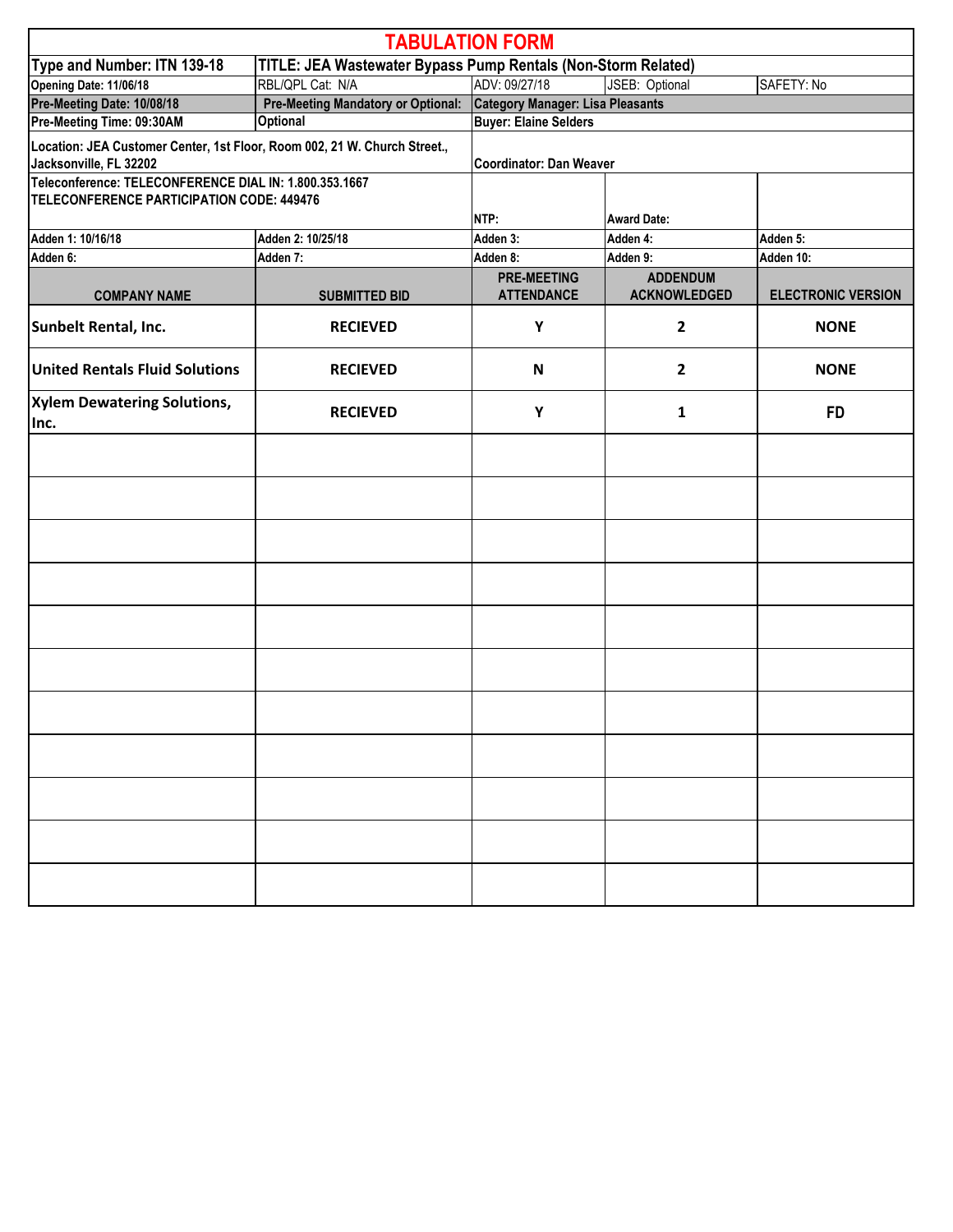| <b>IFB 154-18</b>                        | TITLE: Construction Services for the Baymeadows Rd -<br>Point Meadows Rd to Old Still PUD - Trans - RW |                                         |         |             |                     |                          |
|------------------------------------------|--------------------------------------------------------------------------------------------------------|-----------------------------------------|---------|-------------|---------------------|--------------------------|
| <b>COORDINATOR</b>                       |                                                                                                        | <b>BUYER</b>                            |         |             |                     |                          |
| Maria Betancur                           |                                                                                                        | Dan Kruck                               |         |             |                     |                          |
|                                          | Bid Opening Date: October 30, 2018                                                                     |                                         |         |             |                     |                          |
| <b>MINIMUM REQUIREMENTS</b>              |                                                                                                        |                                         |         |             |                     |                          |
| QPL Category: N/A                        |                                                                                                        |                                         |         |             |                     |                          |
| RPL Category: WM1                        |                                                                                                        |                                         |         |             |                     |                          |
|                                          | Pre-Bid Type: MANDATORY                                                                                |                                         |         |             |                     |                          |
| <b>RECORDED BY:</b>                      |                                                                                                        | <b>Submitted Bid</b>                    | Pre-Bid | Addendum(s) | Redacted Copy<br>YM | Electronic Copy<br>CD/FD |
| <b>Callaway Contracting, Inc.</b>        |                                                                                                        | Y<br>\$354,700.00<br>4                  |         | N           | <b>FD</b>           |                          |
| T.G. Utility, Inc.                       |                                                                                                        | 5<br>\$339,085.76<br>Y                  |         | N           | <b>CD</b>           |                          |
| <b>United Brothers Development Corp.</b> |                                                                                                        | \$321,395.36<br>Y<br>4                  |         | N           | CD                  |                          |
| <b>T B Landmark Construction, Inc.</b>   |                                                                                                        | Y<br><b>NO BID RECEIVED</b><br>$\bf{0}$ |         | N           | <b>NONE</b>         |                          |
|                                          |                                                                                                        |                                         |         |             |                     |                          |
|                                          |                                                                                                        |                                         |         |             |                     |                          |
|                                          |                                                                                                        |                                         |         |             |                     |                          |
|                                          |                                                                                                        |                                         |         |             |                     |                          |
|                                          |                                                                                                        |                                         |         |             |                     |                          |
|                                          |                                                                                                        |                                         |         |             |                     |                          |
|                                          |                                                                                                        |                                         |         |             |                     |                          |
|                                          |                                                                                                        |                                         |         |             |                     |                          |